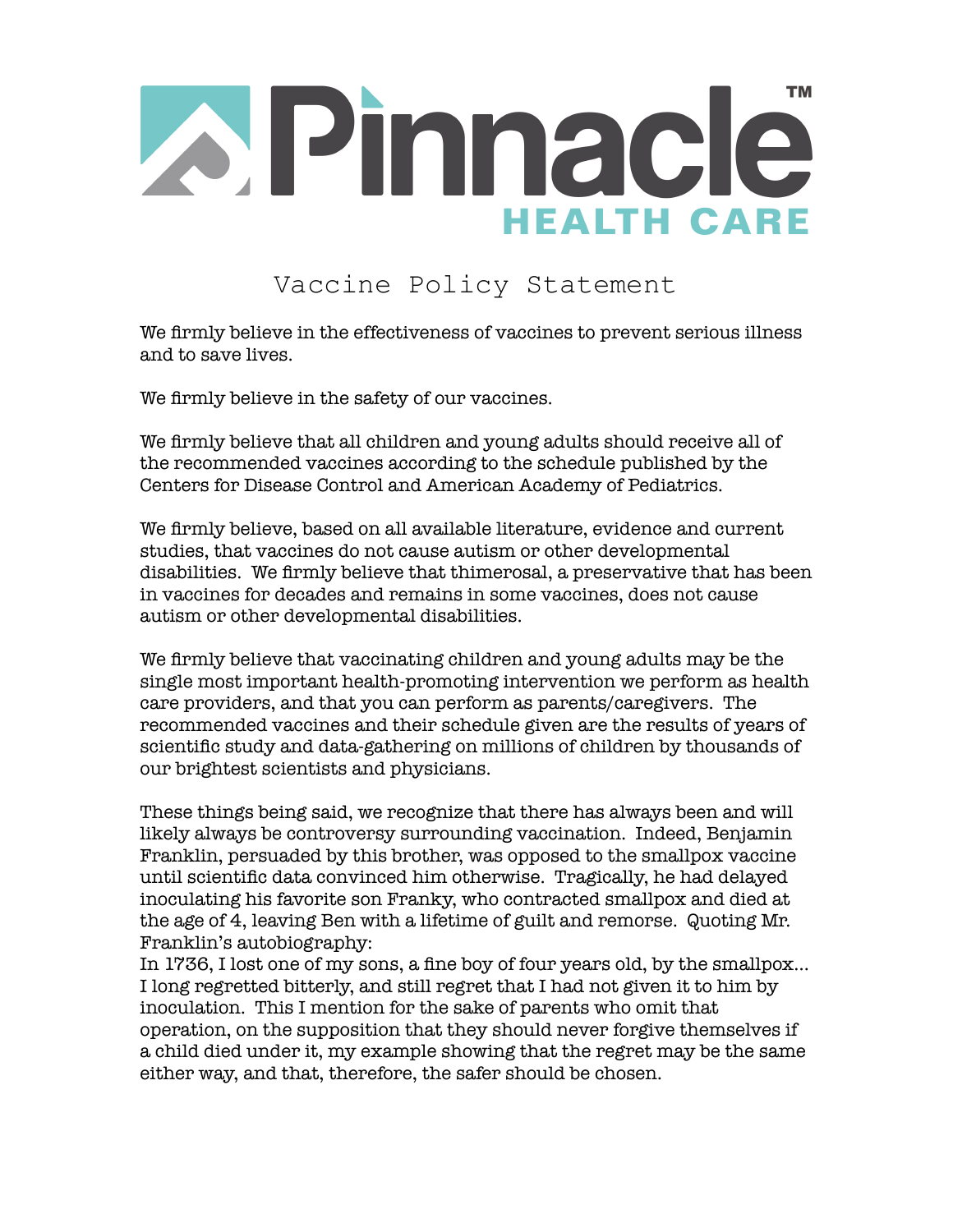The vaccine campaign is truly a victim of its own success. It is precisely because vaccines are so effective at preventing illness that we are even discussing whether or not they should be given. Because of vaccines, many of you have never seen a child with polio, tetanus, whooping cough, bacterial meningitis or even chickenpox, or known a friend or family member whose child died of one of these diseases. Such success can make us complacent or even lazy about vaccinating. But such an attitude, if it becomes widespread, can only lead to tragic results.

Over the past several years, many people in Europe have chosen not to vaccinate their children with the MMR vaccine after publication of an unfounded suspicion that the vaccine caused autism, this study was later retracted and the medical license of the author was revoked. As a result of underimmunization, there have been outbreaks of measles and deaths from complications of measles in Europe over the past several years. The United States is experiencing outbreaks now as are other countries where parents have chosen not to vaccinate their children.

Those parents who do vaccinate their children, by what is often referred to as "herd immunity" decrease the likelihood that your child will contract one of these diseases. We feel, by not vaccinating your child you are taking selfish advantage of thousands of others who do. We feel such an attitude to be self-centered and unacceptable.

We are making you aware of these facts not to scare you or coerce you, but to emphasize the importance of vaccinating your child. We recognize that the choice may be a very emotional one for some parents. We will do everything we can to convince you that vaccinating according to the schedule is the right thing to do. However, should you have doubts, please discuss these with your health care provider in advance of your visit. Please be advised, however, that delaying or "breaking up the vaccines" to give one or two at a time over two or more visits goes against expert recommendations, and can put your child at risk for serious illness (or even death) and goes against our medical advice. We will not "split" vaccines or follow "alternative vaccine schedules" unless there is a medical indication to do so.

Finally, if you should absolutely refuse to vaccinate your child despite all our efforts, we will ask you to find another health care provider who shares your views. We do not keep a list of such provider, nor would we recommend any such physician. Please recognize that by not vaccinating you are putting your child at unnecessary risk for life-threatening illness and disability, and even death.

As medical professionals, we feel very strongly that vaccinating children on schedule with currently available vaccines is absolutely the right thing to do for all children and young adults. Thank you for your time in reading